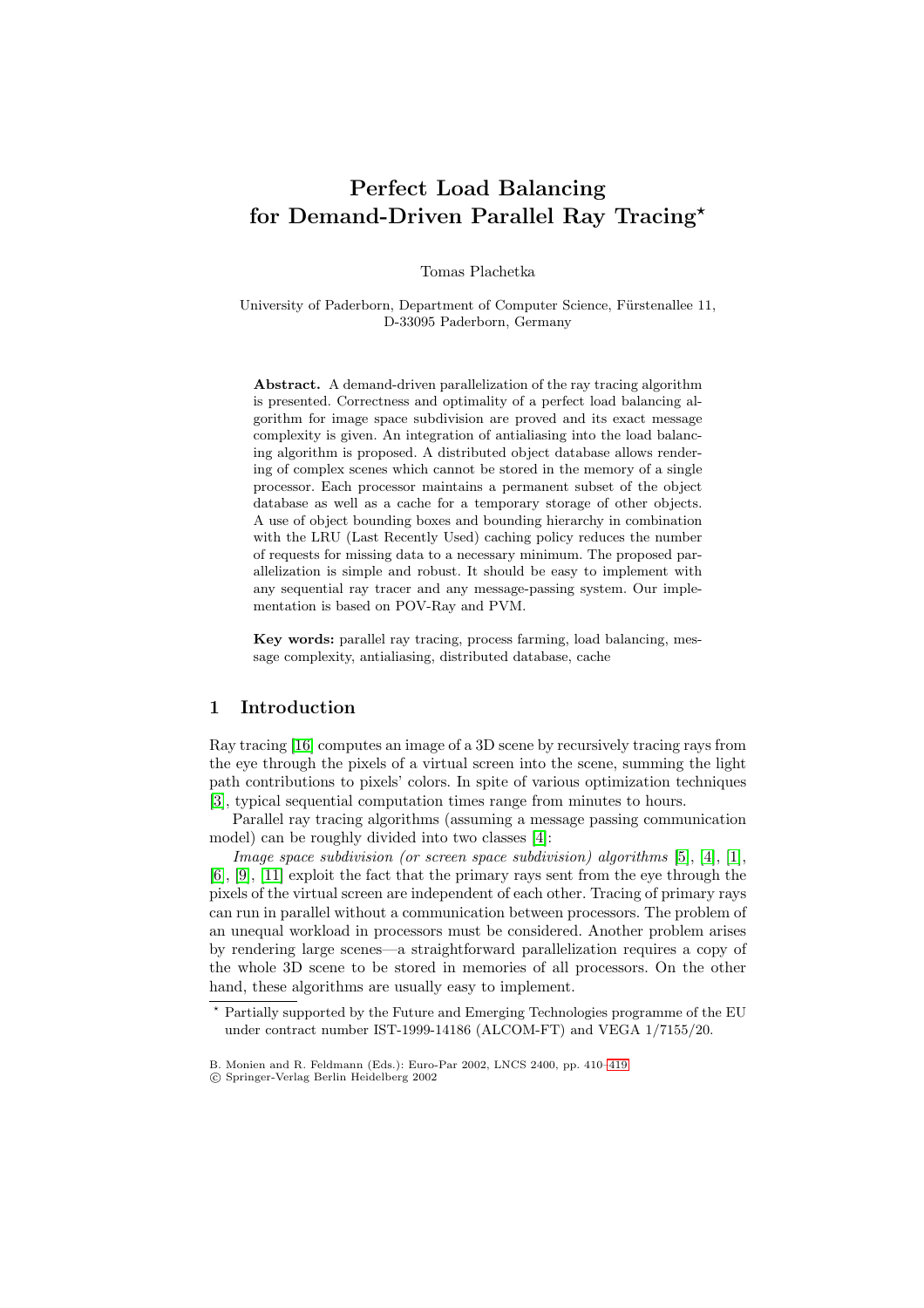<span id="page-1-0"></span>Object space subdivision algorithms [\[2\]](#page-9-0), [\[10\]](#page-9-0), [\[1\]](#page-9-0), [\[6\]](#page-9-0), [\[15\]](#page-9-0) geometrically divide the 3D scene into disjunct regions which are distributed in processors'memories. The computation begins with shooting of primary rays into processors storing the regions through which the primary rays pass first. The rays are then recursively traced in the processors. If a ray leaves a processor's region, it is passed to the processor which stores the adjacent region (or discarded if there is no adjacent region in the ray's direction). An advantage of object space subdivision algorithms is that the maximum size of the rendered 3D scene is theoretically unlimited because it depends only of the total memory of all processors. Potential problems are an unequal workload and a heavy communication between processors. Moreover, an implementation of these algorithms may be laborious.

Some parallelizations (hybrid algorithms) [\[7\]](#page-9-0), [\[8\]](#page-9-0), [\[13\]](#page-9-0) extend the data-driven approach of object space subdivision algorithms with additional demand-driven tasks running in processors in order to achieve a better load balance.

A lot of work has been done concerning ray tracing parallelization. However, the majority of the research papers is interested only in the performance of the algorithms. Software engineering issues are seldom mentioned. Among these belong questions like: Can the parallel algorithm be easily integrated into an existing sequential code? Will it be possible to continue the development of the sequential code without the need to reimplement the parallel version?

This paper presents a parallelization based on the algorithm of Green and Paddon [\[5\]](#page-9-0). The basic idea is to combine the image space subdivision with a distributed object database. Our implementation named  $POV$  $\parallel$ Ray (read "parallel POV-Ray") builds upon the (sequential) freeware ray tracer POV-Ray version 3.1. Many practical aspects addressed in the implementation apply generally.

Screen space subdivision using a process farming is explained in section 2. Correctness and optimality of a perfect load balancing algorithm as well as its exact message complexity are proved. It is also shown how antialiasing can be integrated into the load balancing algorithm. Section [3](#page-6-0) describes the management of the distributed object database. Results of experiments are presented in section [4,](#page-7-0) followed by conclusions in section [5.](#page-8-0)

## **2 Image Space Subdivision**

The computed image consists of a finite number of pixels. Computations on pixels are independent of each other. However, computation times on different pixels differ and they are not known beforehand. A load balancing is therefore needed for an efficient parallelization. There are two principal approaches to achieving a balanced load in processors: work stealing [\[1\]](#page-9-0) and process farming. A problem of both is tuning their parameters. We focus on process farming and analyze a perfect load balancing algorithm which is tuned using two intuitive parameters.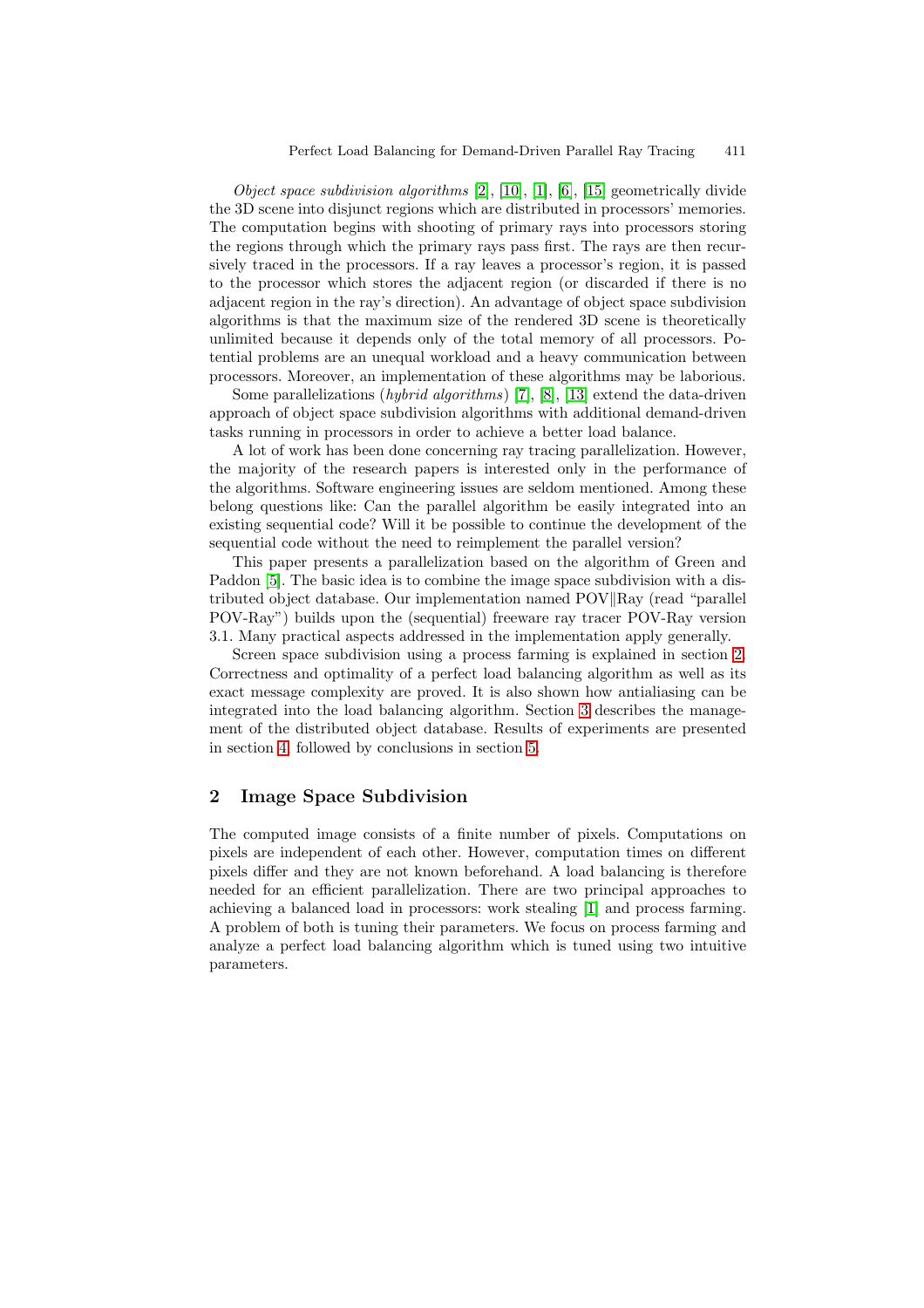#### <span id="page-2-0"></span>**2.1 Process Farming**

In process farming a central process (load balancer) distributes image parts to worker processes (workers) on demand. When a worker becomes idle, it sends a work request to the load balancer. Once a worker gets a work (an image part), it must compute it in a whole. Workers do not communicate with each other.

The problem is to determine an appropriate granularity of the assigned parts. The choice of granularity influences the load balance and the number of exchanged messages. There are two extreme cases: 1. The assigned parts are minimal (pixels). In this case the load is balanced perfectly but the number of work requests is large (equal to the number of pixels which is usually much greater than the number of workers); 2. The assigned parts are maximal (the whole image is partitioned into as many parts as the number of workers). In this case the number of work requests is low but the load imbalance may be great.

The following algorithm is a compromise between these two extremes (a version of this algorithm is given in [\[9\]](#page-9-0) and [\[11\]](#page-9-0)). The algorithm is perfect in the sense that it guarantees a perfect load balancing, and at the same time it minimizes the number of work requests if the ratio of computation times on any two parts of the same size can be bounded by a constant  $T$  ( $T \geq 1.0$ ). W denotes the total number of atomic parts (e.g. image pixels or image columns), N denotes the number of workers (running on a homogeneous parallel machine).

*Claim.* The algorithm in Fig. 1 always assigns as much work as possible to idle workers, while still ensuring the best possible load balance.

Proof. The algorithm works in rounds, one round being one execution of the while-loop. In the first round the algorithm assigns image parts of size

$$
s_{max} = max(1, \lfloor W/(1 + T \cdot (N - 1)) \rfloor)
$$

(measured in the number of atomic parts). In each of the following rounds the parts are smaller than in the previous round. Obviously, the greatest imbalance is obtained when a processor  $p_{max}$  computes a part of the size  $s_{max}$  from the first round as long as possible (whereby the case of  $s_{max} = 1$  is trivial and will not be considered here) and all the remaining  $N-1$  processors compute the rest of the image as quickly as possible (in other words, the load of the remaining  $N-1$ 

```
loadbalancer(float T, int W, int N)
int part_size;
int work = W;
while (word > 0)part\_size = max (1, |work/(1 + T \cdot (N - 1))|);for (counter = 0; counter < N; counter++)wait for a work request from an idle worker;
    if (word > 0)send work of size part_size to the worker;
     work = work - part_size;collect work requests from all workers;
```
send termination messages to all workers;

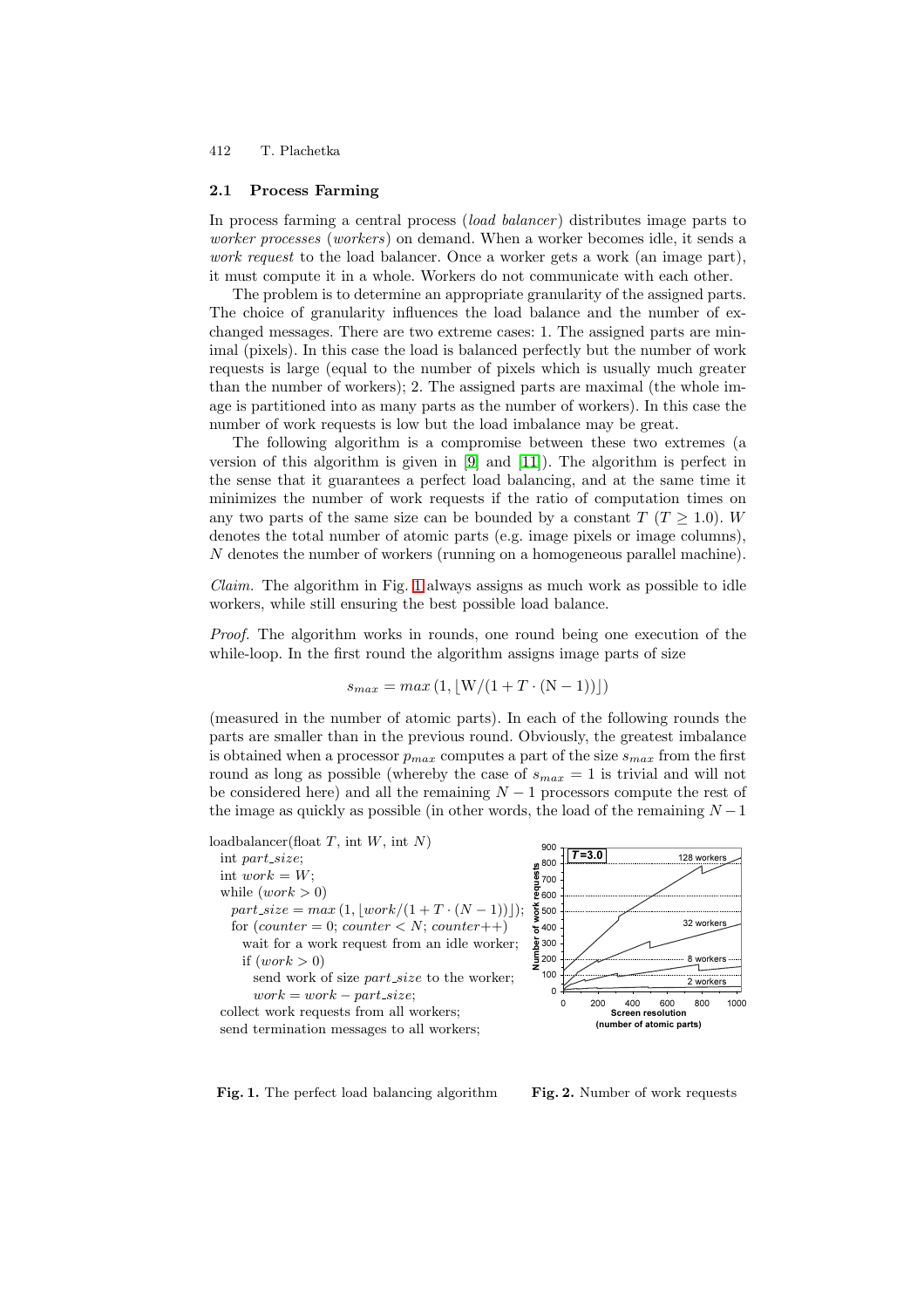processors is perfectly balanced). The number of parts computed in parallel by all processors except of  $p_{max}$  is  $W - s_{max}$ . The ratio of the total workload (in terms of the number of processed atomic parts) of one of the  $N-1$  processors (let  $p_{other}$  denote the processor and let  $s_{other}$  denote its total workload) and  $s_{max}$  is then

$$
\frac{s_{other}}{s_{max}} = \frac{\frac{W - s_{max}}{N - 1}}{s_{max}} = \frac{\frac{W - [W/(1 + T \cdot (N - 1))]}{N - 1}}{[W/(1 + T \cdot (N - 1))]}
$$

This ratio is greater or equal to T. This means that the processor  $p_{other}$  does at least T times more work than the processor  $p_{max}$  in this scenario. From this and from our assumptions about  $T$  and about the homogeneity of processors follows that the processor  $p_{max}$  must finish computing its part from the first round at the latest when  $p_{other}$  finishes its part from the last round. Thence, a perfect load balance is achieved even in the worst case scenario.

It follows directly from the previous reasoning that the part sizes  $s_{max}$  assigned in the first round cannot be increased without affecting the perfect load balance. (For part sizes assigned in the following rounds a similar reasoning can be used, with a reduced image size.) This proves the optimality of the above algorithm.  $\Box$ 

Claim. The number of work requests (including final work requests that are not going to be fulfilled) in the algorithm in Fig. [1](#page-2-0) is equal to

$$
N \cdot (r+1) + \left\lceil W \cdot \left(1 - \frac{N}{1 + T \cdot (N-1)}\right)^r \right\rceil
$$

where

$$
r = \max\left(0, \left\lfloor \log_{1+\frac{N}{1+T\cdot (N-1)}}\left(W/N\right) \right\rfloor\right)
$$

Proof. It is easy to observe that

$$
\frac{N \cdot W}{1 + T \cdot (N-1)} \cdot \left(1 - \frac{N}{1 + T \cdot (N-1)}\right)^{i-1}
$$

atomic parts get assigned to workers during the  $i^{th}$  execution of the while-loop and that

$$
W \cdot \left(1 - \frac{N}{1 + T \cdot (N - 1)}\right)^i
$$

atomic parts remain unassigned after the  $i<sup>th</sup>$  execution of the while-loop.

r is the total number of executions of the while-loop minus 1. The round r is the last round on the beginning of which the number of yet unassigned atomic parts is greater than the number of workers  $N$ .  $r$  can be determined from the fact that the number of yet unassigned atomic parts after r executions of the while-loop is at most  $N$ :

$$
W \cdot \left(1 - \frac{N}{1 + T \cdot (N - 1)}\right)^r \le N
$$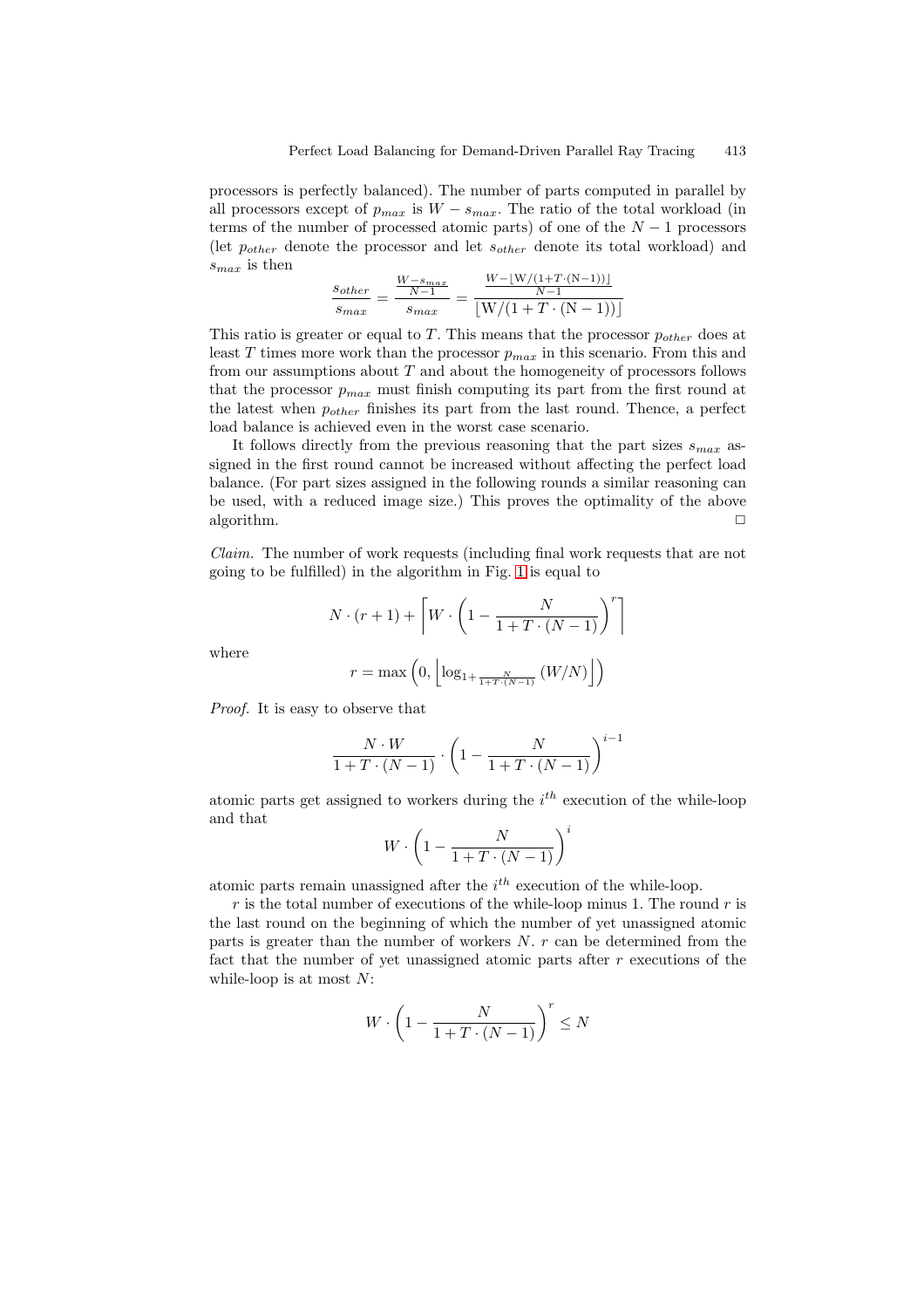which yields  $(r \text{ is an integer greater than or equal to } 0)$ 

$$
r = \max\left(0, \left\lfloor \log_{1+\frac{N}{1+T\cdot (N-1)}}\left(W/N\right) \right\rfloor\right)
$$

There are  $N$  work requests received during each of the  $r$  executions of the while-loop, yielding a total of  $N \cdot r$  work requests. These do not include the work requests received during the last execution of the while-loop. The number of work requests received during the last execution of the while-loop is equal to

$$
\left\lceil W \cdot \left(1 - \frac{N}{1+T \cdot (N-1)} \right)^r \right\rceil
$$

Finally, each of the workers sends one work request which cannot be satisfied. Summed up,

$$
N \cdot (r+1) + \left\lceil W \cdot \left(1 - \frac{N}{1 + T \cdot (N-1)}\right)^r \right\rceil
$$

is the total number of work requests.  $\Box$ 

Two parameters must be tuned in the algorithm. The first parameter is the constant T. The second parameter is the size of an atomic work part in pixels (it makes sense to pack more pixels into a single message because a computation of several pixels usually costs much less than sending several messages instead of one). We experimentally found that a combination of T between 2.5 and 4.0 and an atomic part size of a single image column yields the best performance for most scenes (if no antialiasing is applied). Fig. [2](#page-2-0) shows the total number of work requests as a function of image resolution for a varying number of workers.

We use a process farm consisting of three process types in our implementation. The master process is responsible for interaction with the user, for initiation of the ray tracing computation, and for assembling the image from the computed image parts. The load balancer process runs the perfect load balancing algorithm, accepting and replying work requests from workers. Worker processes receive parts of the image from the load balancer, perform (sequential) ray tracing computations on those parts and send the computed results to the master process. The idea of this organization is to separate the process of image partitioning (which must respond as quickly as possible to work requests in order to minimize the idle periods in workers) from collecting and processing of results.

Problems arising by parsing of large scenes and computing camera animations are discussed in [\[11\]](#page-9-0). A solution to another important problem—an efficient implementation of antialiasing—is given in the following section.

#### **2.2 Antialiasing**

It is useful to restrict the work parts to rectangular areas because they are easy to encode (a rectangular work part is identified by coordinates of its upperleft and bottom-right corners). If we further restrict the work parts to whole neighboring columns or whole neighboring rows, then columns should be used by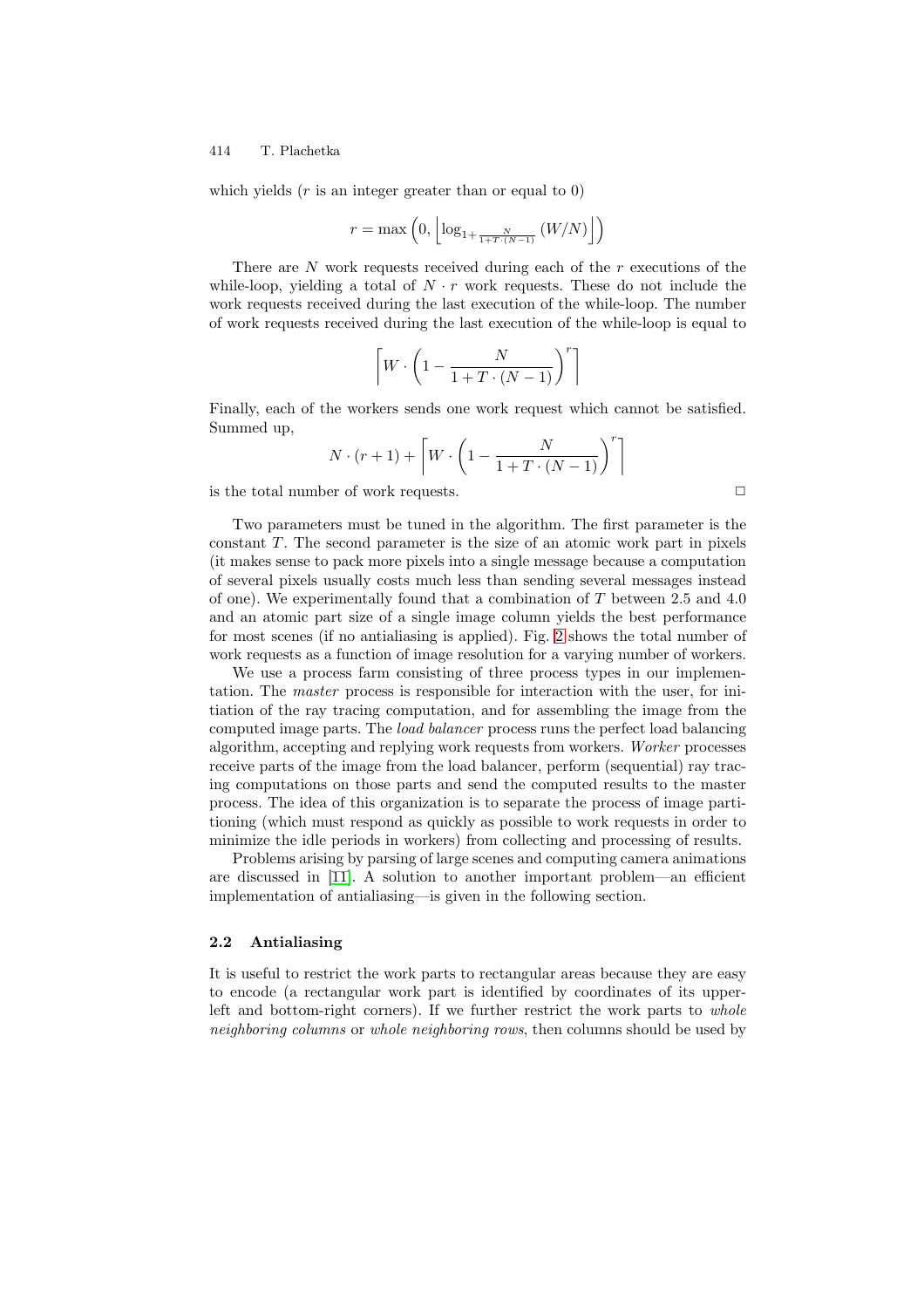landscape-shaped images and rows otherwise. This leads to a finer granularity of image parts in the perfect load balancing algorithm (because of the integer arithmetic used in the algorithm).

A good reason for using whole image columns or rows as atomic parts is an integration of antialiasing in the load balancing algorithm. A usual (sequential) antialiasing technique computes the image using one ray per pixel and then for each pixel compares its color to the colors of the left and above neighbors. If a significant difference is reported, say, in the colors of the pixel and its left neighbor, both pixels are resampled using more primary rays than one (whereby the already computed sample may be reused). Each pixel is resampled at most once—if a color difference in two pixels is found, whereby one of them has already been resampled, then only the other one is going to be resampled. In a parallel algorithm using an image subdivision the pixels on the border of two image parts must either be computed twice or an additional communication must be used. The additional work is minimized when whole image columns or rows are used as atomic job parts.

We use an additional communication. No work is duplicated in workers. If antialiasing is required by the user, the workers apply antialiasing to their image parts except of critical parts. (A critical part is a part requiring information that is not available on that processor in order to apply antialiasing.) Critical parts are single image columns (from now on we shall assume that whole image columns are used as atomic image parts). A worker marks pixels of a critical part which have already been resampled in an antialiasing map (a binary map). Once a worker finishes its computation of an image part, it packs the aliasing map and the corresponding part of the computed image to the job request and sends the message to the load balancer. The load balancer runs a slightly modified version of the perfect load balancing algorithm from section [2.1.](#page-1-0) Instead of sending the termination messages at the end of the original algorithm, it replies idle workers' requests with *antialiasing jobs*. An antialiasing job consists of a critical part and the part of which the critical part depends on. The computed colors and antialiasing maps of these two parts (two columns) are comprised in the antialiasing job. Only after all critical parts have been computed, the load balancer answers all pending work requests with termination messages. A worker, upon a completion of an antialiasing job, sends as before another job request to the load balancer and the computed image part to the master process. The master process updates the image in its frame buffer.

The computation of antialiasing jobs is interleaved with the computation of "regular" jobs. There is no delay caused by adding the antialiasing phase to the original load balancing algorithm. The antialiasing phase may eventually compensate a load imbalance caused by an underestimation of the constant T in the load balancer. Note that the above reasoning about using whole columns or rows as atomic image parts does not apply to antialiasing jobs. The image parts of antialiasing jobs can be horizontally (in landscape-shaped images) or vertically (in portrait-shaped images) cut into rectangular pieces to provide an appropriate granularity for load balancing.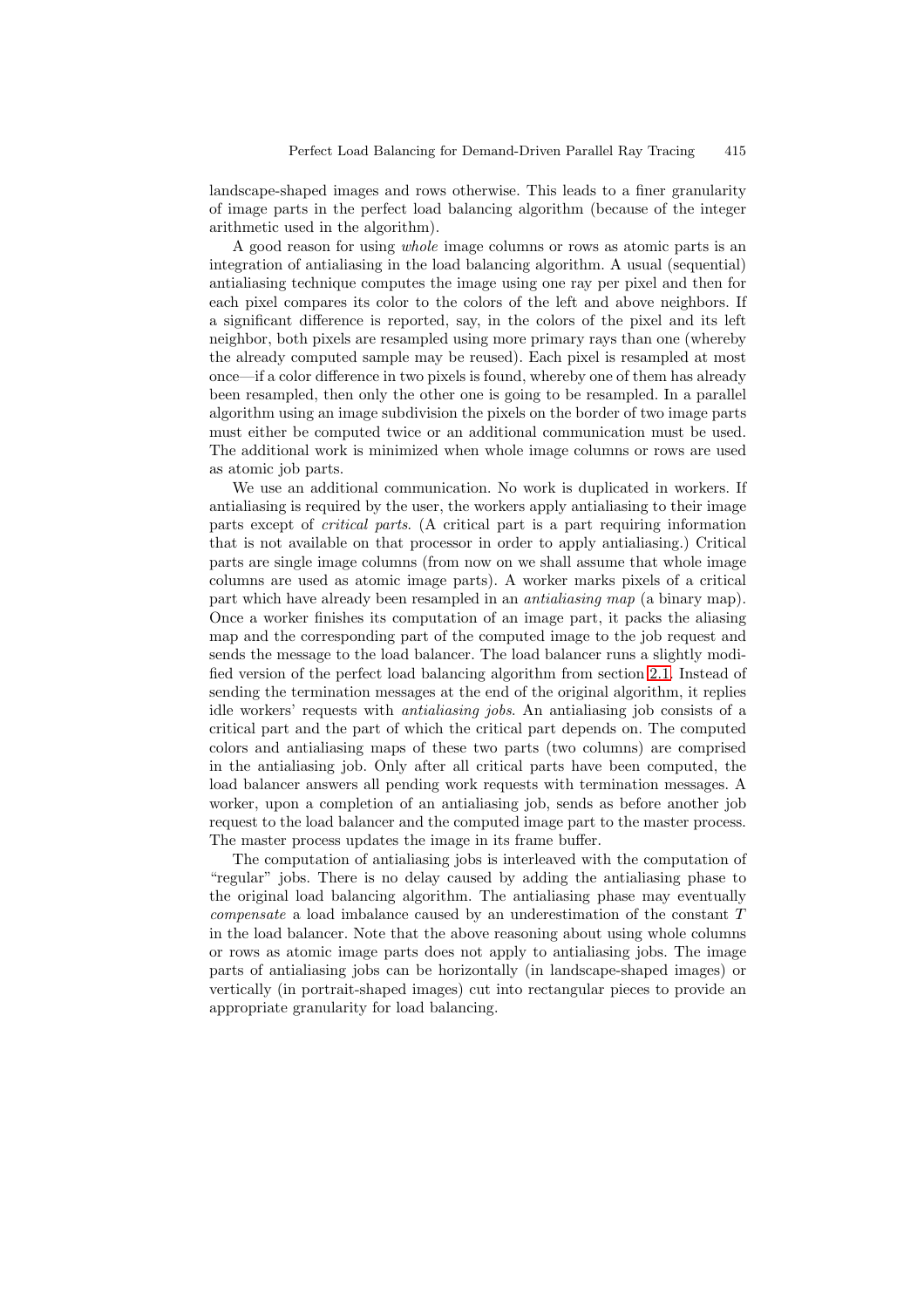## <span id="page-6-0"></span>**3 Distributed Object Database**

A disadvantage of image subdivision is that the parallel algorithm is not datascalable, that means, the entire scene must fit into memory of each processor. This problem may be overcome by using a distributed object database. We followed the main ideas described for instance in [\[5\]](#page-9-0), [\[4\]](#page-9-0), [\[13\]](#page-9-0), [\[14\]](#page-9-0). In the following we talk about our implementation.

Before coming to a design of a distributed object database, we make some observations. A 3D scene consists of objects. Ray tracers support a variety of object types most of which are very small in memory. Polygon meshes are one of a few exceptions. They require a lot of memory and occur very frequently in 3D models. If a scene does not fit into memory of a single processor, it is usually because it consists of several objects modeled of large polygon meshes. However, any single object (or any few objects) can usually be stored in memory. Moreover, it should also be said that a vast majority of scenes does fit into memory of a single processor.

For the above reasons we decided to distribute polygon meshes in processors' memories. All other data structures are replicated—in particular object bounding hierarchy including the bounding boxes of polygon meshes. We assume one worker process running on each processor. At the beginning of the computation data of each polygon mesh reside in exactly one worker (we shall refer to the worker as to the *mesh's owner*). Each worker must be able to store—besides the meshes it owns and besides its own memory structures—at least the largest polygon mesh of the remaining ones.

The initial distribution of objects on processors is quasi-random. The master process is the first process which parses the scene. When it recognizes a polygon mesh, it makes a decision which of the worker processes will be the object's owner. The master process keeps a track of objects' ownership and it always selects the worker with the minimum current memory load for the object's owner. Then it broadcasts the mesh together with the owner's ID to all workers. Only the selected owner keeps the *mesh data* (vertices, normals, etc.) in memory. The remaining workers preprocess the mesh (update their bounding object hierarchies) and then release the mesh's data. However, they do not release the object envelope of the mesh. In case of meshes, this object envelope contains the mesh's bounding box, an internal bounding hierarchy tree, the size of the missing data, the owner's ID, a flag whether the mesh data are currently present in the memory, etc.

A mesh's owner acts as a server for all other workers who need those mesh's data. When it receives a mesh request from some other worker (meshes have their automatically generated internal IDs known to all workers), it responds with the mesh's data. Two things are done at the owner's side in order to increase efficiency. First, the mesh's data are prepacked (to a ready-to-send message form) even though it costs additional memory. Second, the owner runs a thread which reacts to mesh requests by sending the missing data without interrupting the main thread performing ray tracing computations. (This increases efficiency on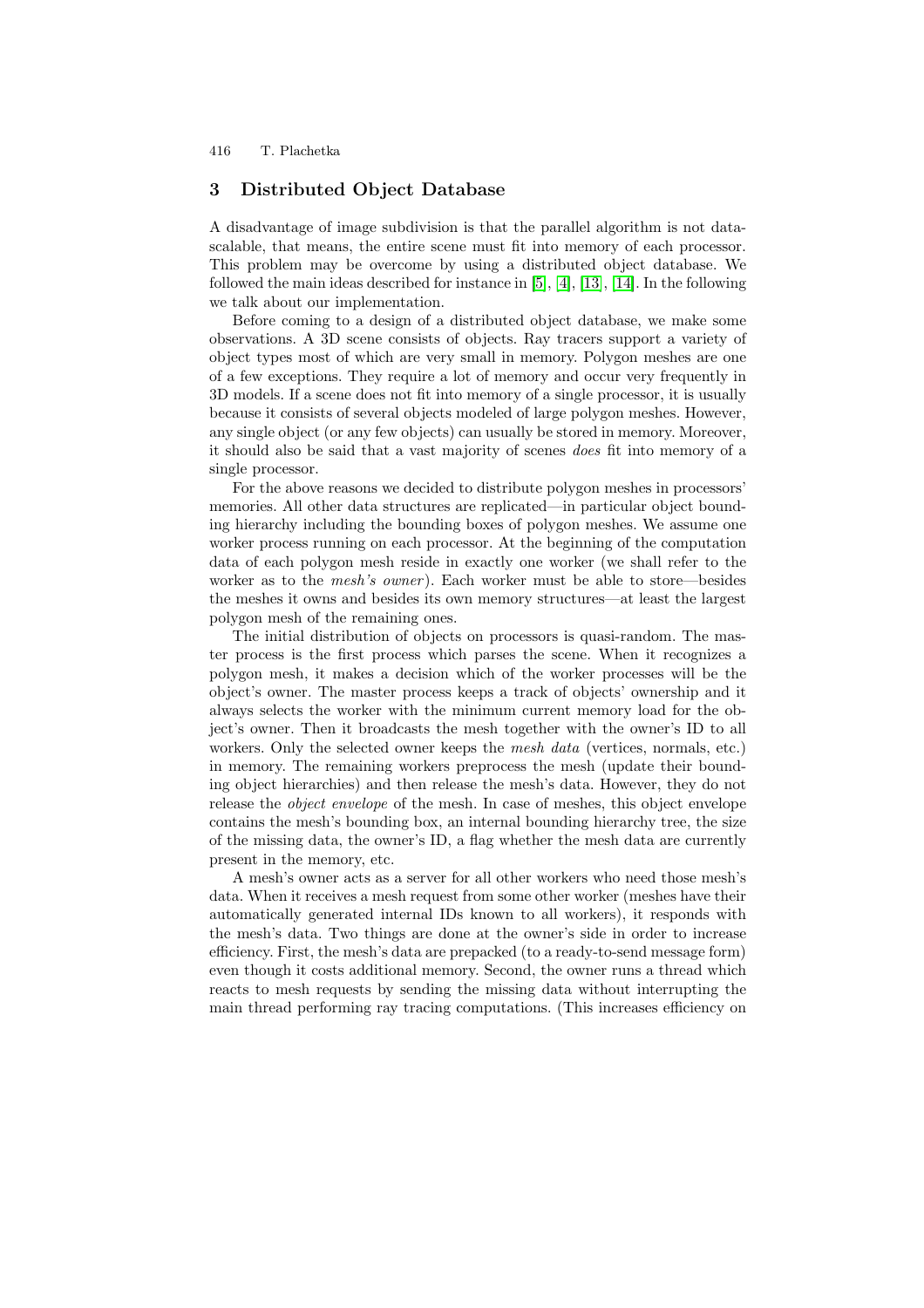<span id="page-7-0"></span>parallel computers consisting of multiprocessor machines connected in a network, such as Fujitsu-Siemens hpcLine used for our experiments.)

The mesh data are needed at two places in the (sequential) ray tracing algorithm: by intersection computations and by shading. The problem of missing data is solved by inserting an additional code at these two places. This code first checks whether the mesh's data are in memory (this information is stored in the mesh's envelope). If the data are not present, the worker checks whether there is enough memory to receive and unpack the data. If there is not enough memory, some objects are released from the *object cache memory* (we use Last Recently Used replacement policy which always releases objects that have not been used for the longest time from the cache to make space for the new object) and then sends a data request to the owner. Upon the arrival of the response, the data are unpacked from the message into the cache memory. After that the original computation is resumed.

Efficiency can be slightly improved also on the receiver's side. Note that in the ray tracing algorithm shading of a point  $P$  is always preceded by an intersection test resulting in the point P. However, there can be a large number of intersection and shading operations between these two. A bad situation happens when the mesh data needed for shading of the point  $P$  have meanwhile been released from the cache. In order to avoid this, we precompute all necessary information needed for shading of point  $P$  in the intersection code and store it in the mesh's object envelope. The shading routine is modified so that it looks only into the mesh's envelope instead of into mesh's data. By doing so we avoid an eventual expensive communication for the price of a much less expensive unnecessary computation (not all intersection points are going to be shaded).

There is a communication overhead at the beginning of the computation also when the cache memory is large enough to store the entire scene. It must be assumed during the parsing phase that the entire scene will not fit into workers' cache memories, and therefore mesh data are released in all workers but one after they have been preprocessed. Cache memories of all workers are thus empty after the parsing phase. This is called a cold start. A cold start can be avoided by letting the user decide whether to delete meshes from workers'cache memories during parsing. If an interaction with the user is not desirable and if computed scenes may exceed a single worker's memory, then a cold start cannot be avoided.

Note that the above mechanisms can be applied to any object types, not only to polygon meshes. Certain scenes may include large textures which consume much memory. It makes then sense to distribute textures over workers'memories as well. The caching policy (LRU, for instance) can be easily extended to handle any object types.

#### **4 Experiments**

The following results were measured on the hpcLine parallel computer by Fujitsu-Siemens. hpcLine consists of double-processor nodes (Pentium III, 850 MHz) with 512 MB of memory per node. The underlying PVM 3.4 message-passing library uses Fast Ethernet network for communication.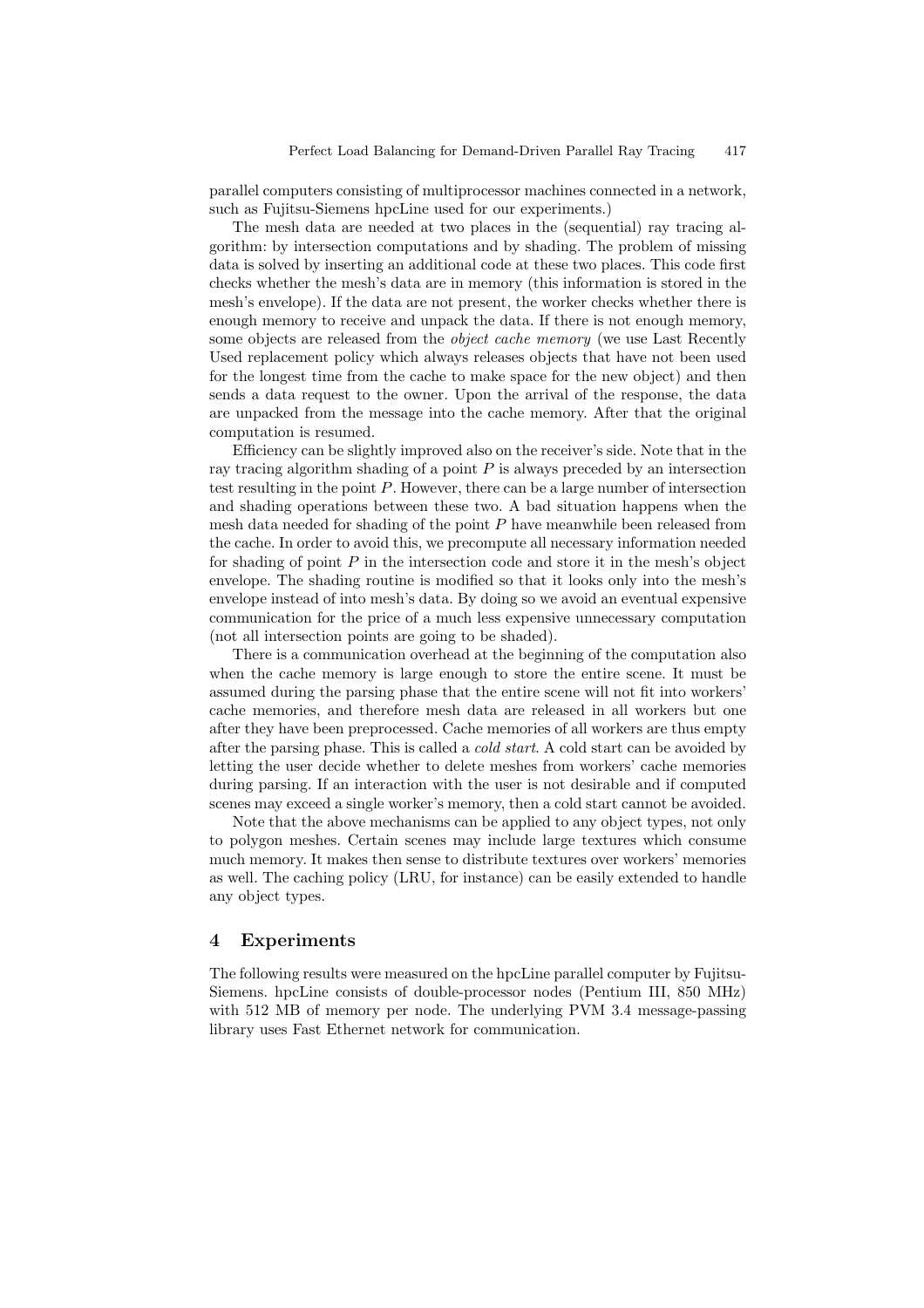<span id="page-8-0"></span>



We used a model of a family house for the measurements. The model consists of about 614 objects (approximately 75, 000 triangles) and 22 light sources. The resolution of the rendered images was 720x576 pixels (PAL).

The use of the distributed database was switched off in the speedup measurements of Fig. 3.  $T = 4.0$  (see section [2.1\)](#page-1-0) was used for all measurements without antialiasing. In the measurements with antialiasing, 16 samples per pixel were used when the colour difference of neighboring pixels exceeded 10%, and the constant  $T$  was set to 16.

The memory limit was simulated in the software by the experiments with the distributed object database (the whole scene can be stored in the memory of one node of hpcLine). The limit says how much memory may a worker use at most for storing the objects it owns. The rest of memory below the limit is used for the object cache. The memory limit is relative to the size of the distributed data (e.g., "100% memory" means that each worker is allowed to store the whole scene in its memory). The speedups in Fig. 4 are relative to the computational time of a single worker with a warm start (no antialiasing). The cache hit ratio was above 99% and the total number of object requests about 3, 000 in the 20% memory case (only about 20% of all objects are relevant for rendering the image). The cache hit ratio dropped only by a promile in the 10% memory case—however, the total number of object requests grew to about 500, 000. In the 5% memory case, the cache hit ratio was about 85% and the total number of object requests about 7, 000, 000. Some data are missing in the graph in Fig. 4. In these cases the scene could not be stored in the distributed memory of worker processes due to the (simulated) memory limits.

The LRU caching policy performs very well. The falloff in efficiency in Fig. 4 is caused by the idle periods in the worker process beginning when the worker sends an object request and ending when the requested object arrives. (This latency depends mainly of the thread switching overhead in the object's owner—the computation thread gets interrupted by the thread which handles the request.)